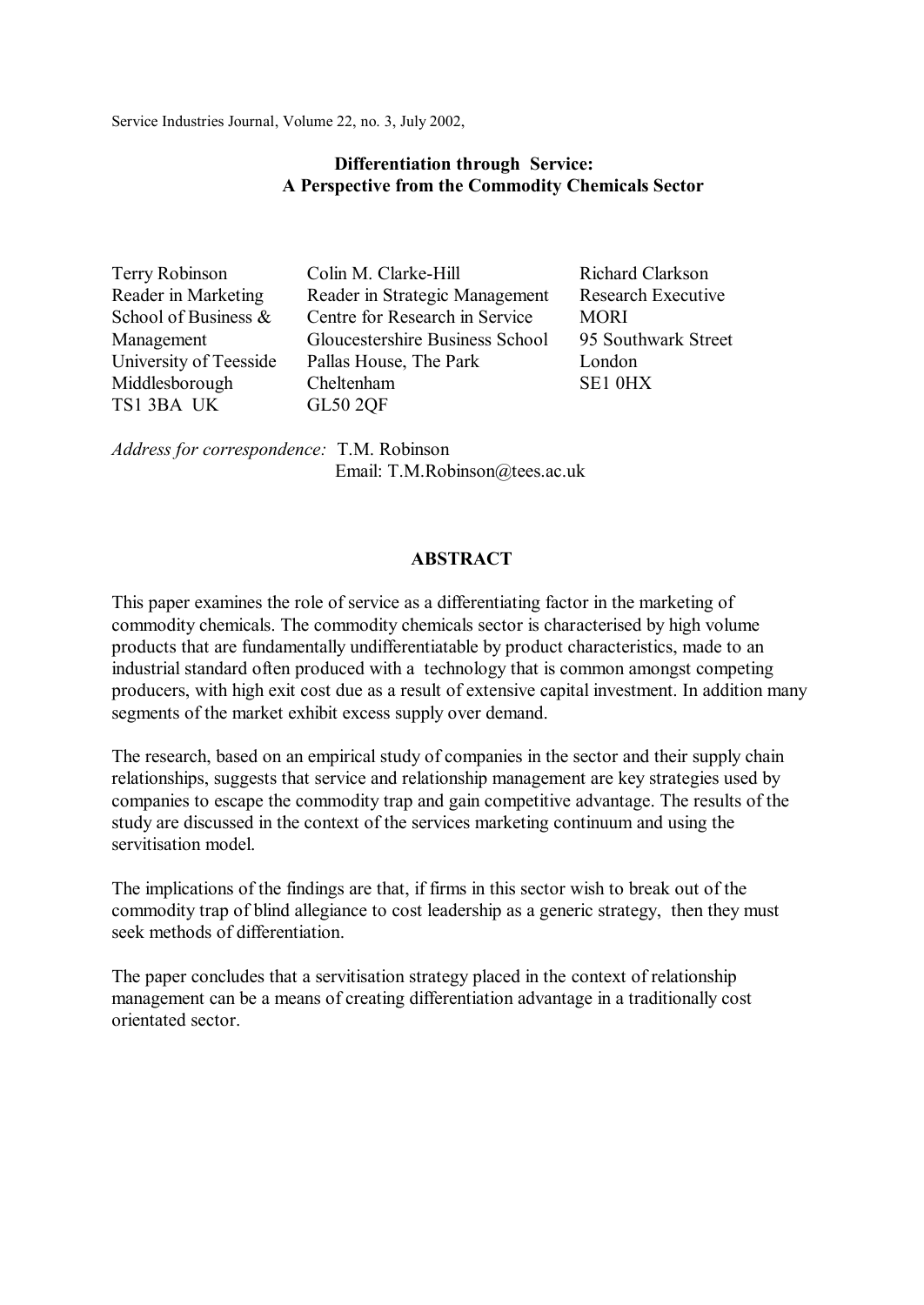## **Differentiation though Service: A Perspective from the Commodity Chemicals Sector**

Terry Robinson Colin M. Clarke-Hill Richard Clarkson

## INTRODUCTION

The paper is reporting empirical work on marketing in the commodity chemicals sector and sets out to challenge the perception that commodities are the epitome of tangible-dominant products/services as defined by Shostack (1977). This paper does not seek to refute some of the laws of physics by suggesting that chemicals are not tangible products. Berry's (1980) characteristics of services as: more intangible than tangible, simultaneously produced and consumed, and less standardised and uniform; would clearly not apply to commodity chemicals although the issue of simultaneous production and consumption will be explored later.

Levitt (1972) radically suggested that:

"There are no such things as service industries. There are only industries whose service components are greater or less than those of other industries. Everybody is in service"

In industrial markets, services are often seen as an add-on or as a necessary evil, since in the mind of most customers and sales personnel an intervention after the sale is associated with a defect in the product. The notion of service can be extended from Levitt's (1969) concept of the "augmented product" into the realms of "servitisation" which goes beyond the traditional approach of providing additional services but considers the total offer to the customer as an integrated bundle consisting of both the goods and the services (Vandermerwe and Rada 1988). This approach requires a different managerial mind set in that:

"Management must break out of the mind set that considers manufacturing (or goods production) as separate from the service activities that make such products possible and effective" (Quinn et al 1990)

Diagramatically, this can be shown in Figure 1 below, where the left hand drawing represents a "typical" industrial product offering with service as an additional, but essentially separated adjunct to the core tangible product. The right hand drawings suggest a servitised product where the core product and the service elements are inextricably linked.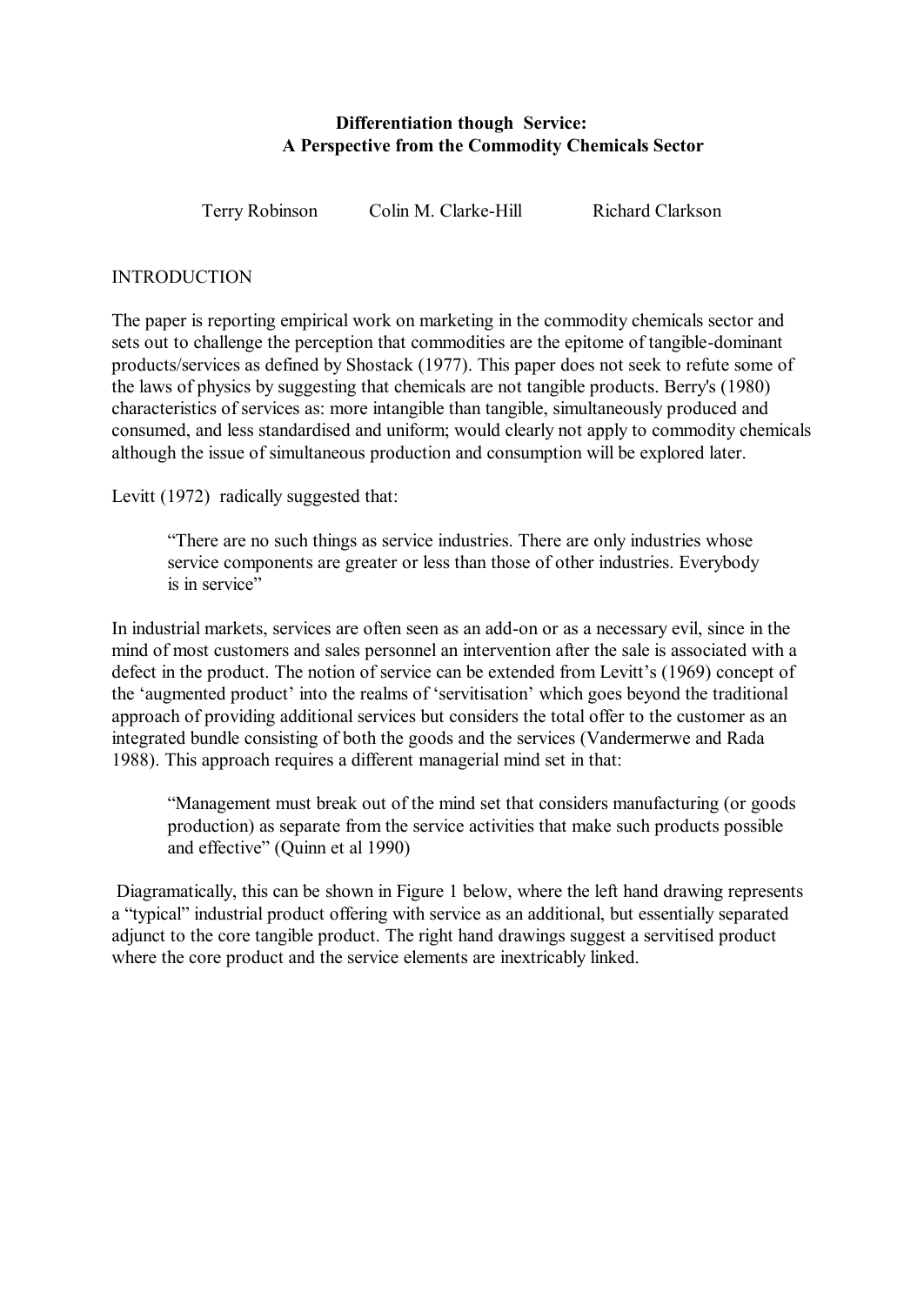## Figure 1 Servitised and Non-Servitised Systems



*(Adapted from Van Looy, Van Dierdonck and Gemmel, 1998, p 35)*

The term 'commodity' is used widely in the marketing literature and there appears to be some broad consensus as to a definition of commodity products. Generally, it is accepted that commodity products are those products perceived in the market by both buyers and suppliers, as being homogeneous or undifferentiated (Unger 1983, Rangan and Bowman 1992, Sinclair and Seward 1988).

Commodity products can be seen as being a non-differentiated industrial product defined as follows:

"Manufactured to a standard or fixed specification, bought in response to basic and essential needs, and used in markets where purchasing decisions are governed by rational factors".

Typical commodity type products include plywood, salt, plastic tubing, strip steel and six inch nails. The products of one firm are seen by the market as generically and functionally identical to those of the competition.

Most materials and products can be classified into two broad categories: undifferentiated and differentiated. Unger (1983) classifies undifferentiated and differentiated products as follows:

- Undifferentiated materials and products are produced in substantially similar form by a number of suppliers; frequently used in a number of different applications; sold to specifications for what they contain (homogeneous); having, in general, only low or average profitability.
- Differentiated materials and products are produced with real differences among materials and products of different suppliers, or which are, at least, marketed with imputed differences; generally used in only one, or, at most, a few different applications; nearly always sold to specifications of how they perform, or what they do in practical use, having, in general, above-average or high profitability.

In relation to the chemical industry, most kinds of chemical products and therefore chemical businesses can be classified into four different areas. These businesses often blend into each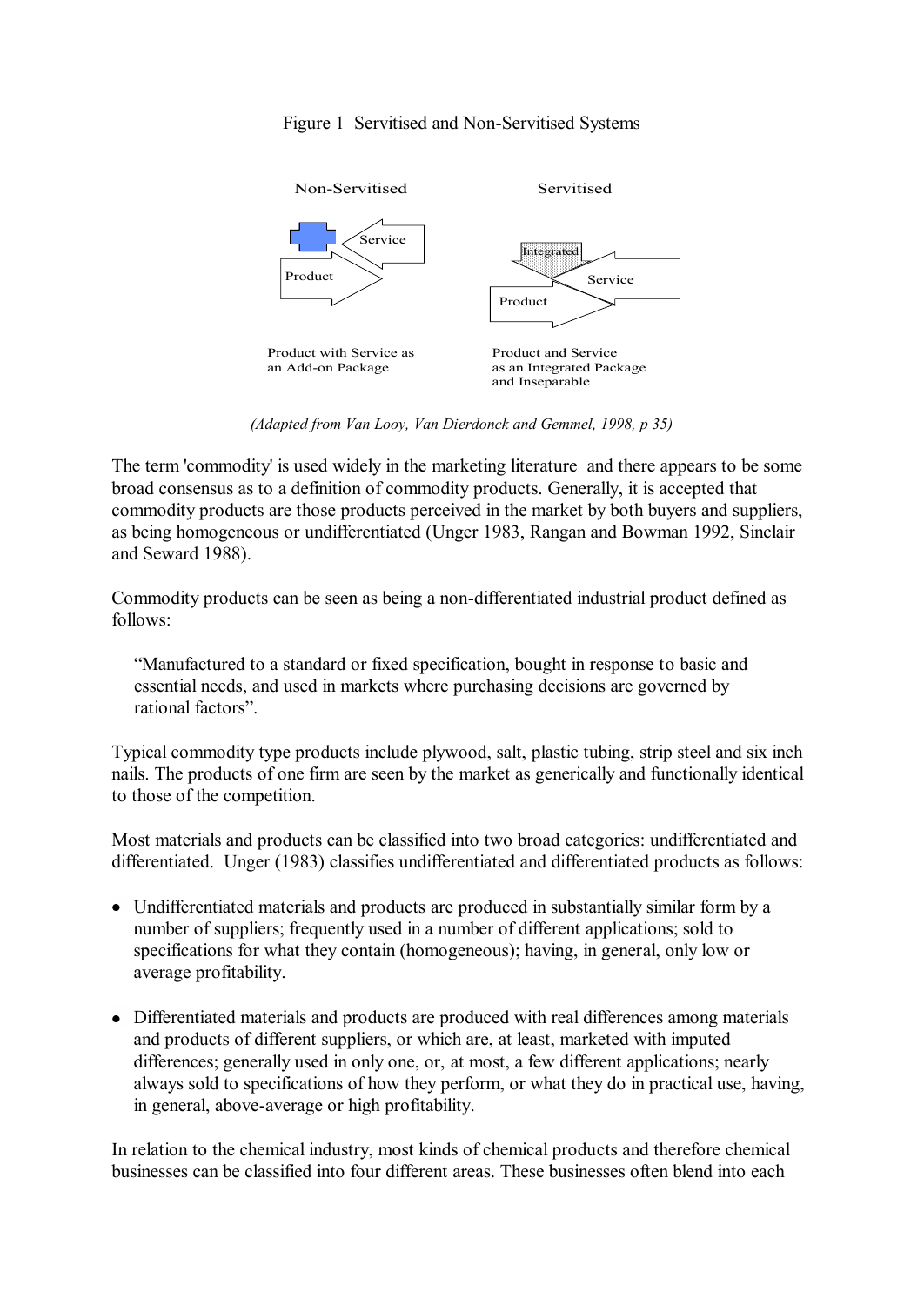other, and the larger chemical companies often are in all four of these businesses at the same time. The following definitions are derived from the works of Unger (1983), Emerson (1983) and Quientella (1993), based on the criteria of undifferentiated/differentiated and high/low volume.

The categories of products are illustrated in Figure 2 below.

|                | <b>Undifferentiated</b><br><b>Products</b>                                                                                                                                                                                  | <b>Differentiated</b><br><b>Products</b>                                                                                                                                                                                                                         |  |  |
|----------------|-----------------------------------------------------------------------------------------------------------------------------------------------------------------------------------------------------------------------------|------------------------------------------------------------------------------------------------------------------------------------------------------------------------------------------------------------------------------------------------------------------|--|--|
| High<br>Volume | <b>True Commodities</b><br>Sold at relatively low unit values<br>٠<br>Widely used in a variety of applications<br>by many customers<br>Sales concentrated in a few large<br>$\bullet$<br>customers<br>Contract pricing<br>٠ | <b>Pseudo Commodities</b><br>Produced to accepted performance<br>specifications but with minor differences<br>Sales concentrated in a few large customers<br>٠<br>Some degree of differentiation exists                                                          |  |  |
| Low<br>Volume  | <b>Fine Products</b><br>Substantially identical product form<br>٠<br>and composition<br>High unit price<br>Small numbers of customers in low or<br>moderate volumes                                                         | <b>Speciality Products</b><br>Differentiation by formulation<br>Produced by various suppliers based on<br>٠<br>performance in use<br>Designed to solve customer's specific<br>problems<br>Relatively high unit price<br>Large numbers of customers<br>Low volume |  |  |

| Figure 2 Categories of Products |  |
|---------------------------------|--|

Although these definitions were originally used to describe chemical products and businesses Unger (1983) believes that they can also be used outside the chemical industry. For example he identifies steels as true commodities, papers (tonnage) as pseudo-commodities, precious metals as fine products and speciality papers as speciality products.

Commodity chemicals are typically produced for mature markets and are of a stated industrial standard. The chemistry is widely understood and the plant is run in a low cost manner. The production and engineering strategy is geared around production yields and economies of scale advantages. The technology life cycle concept suggests that as maturity is reached the relative balance between engineering efforts and marketing effort changes. In mature markets, the engineering efforts reduce in favour of that of marketing (Popper and Buskirk, 1992).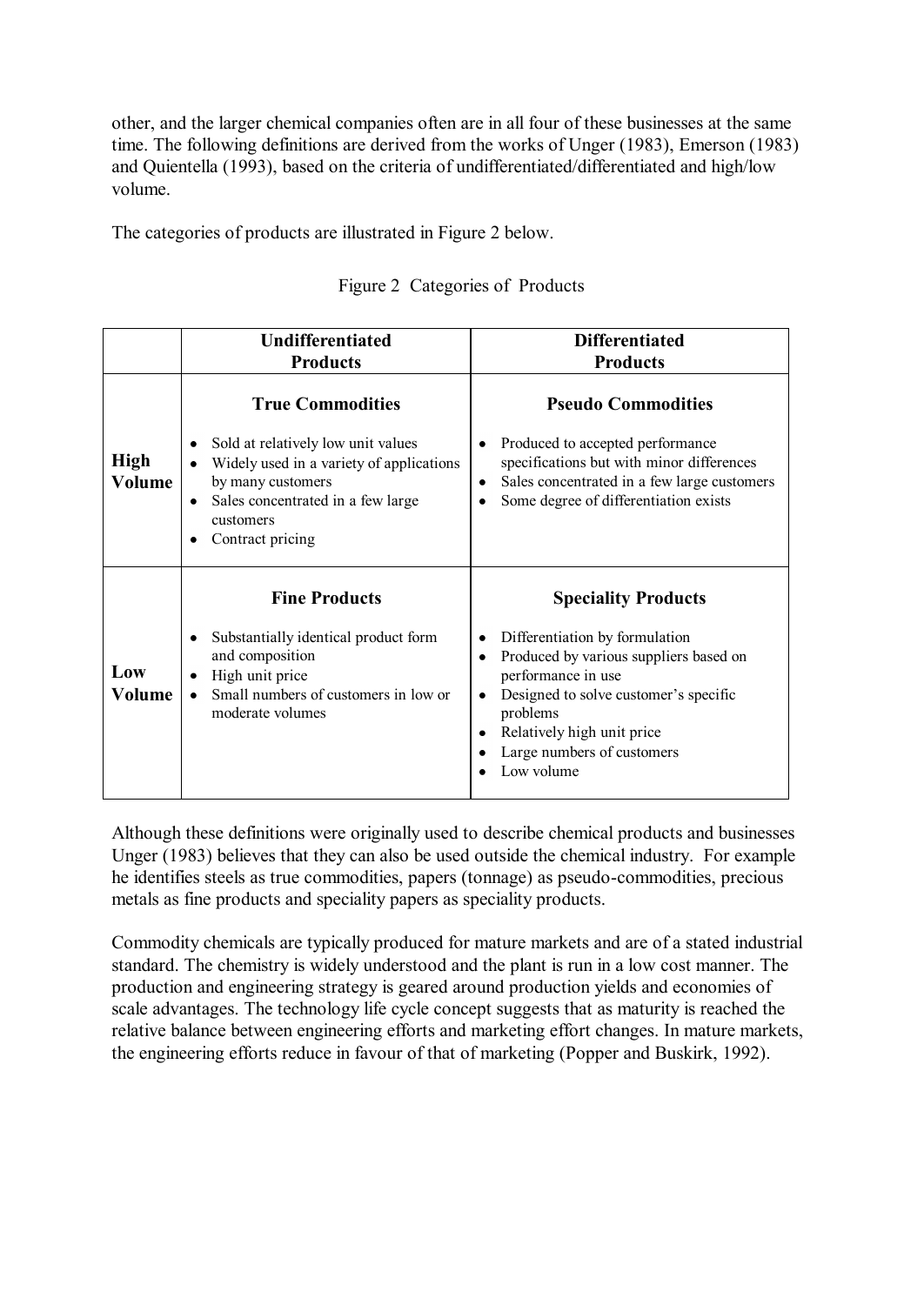# THE COMMODITY CHEMICALS SECTOR AND MARKETING STRATEGY

Literature referring to marketing of commodity chemicals is relatively limited. Arguably one of the most focused pieces of work is Unger"s 1983 article on "Strategic Planning for Commodities and Specialities" based on research in the chemicals industry. Other work (Wei et al. 1979; Emerson 1983; Stobaugh 1988; Quintella 1993; Black 1994; A.T. Kearney Chemical Industry Practice 1996, 1997; Mitch 1996; Reichheld 1996) have mentioned commodity chemicals, but the sector was not the main focus of the studies.

Unger (1983) suggested that a "commodity chemical company us usually productionorientated with a lower need to have a precise knowledge of customers" requirements". Furthermore, he stated that, although commodity chemical companies require relatively high capital investments for plant; selling, marketing, technical service, general and administrative expenses are relatively low. He concluded by suggesting that commodity chemical companies should follow what he terms a "size" strategy. This is summarised below:

- 1. Exercise high selectivity in new investments. Produce only those materials and enter only those markets in which the company can be a dominant supplier.
- 2. In each material produced, dominate the markets served as one of the top three producers by:
	- Entering the market early.
	- Developing own processes wherever feasible.
	- Constructing large plants for low-cost production, despite their high capital costs.
	- Controlling sources of raw materials, and where possible, seeking preferential access to them.
	- Getting and keeping a high share of each key market.
	- Expanding to anticipate future growth in demand, but making sure competitors are not all expanding to supply the same growth.
	- Focusing research and development on process improvement and new applications.
	- Keeping marketing, distribution and technical service costs low.
	- Seeking captive outlets, where possible.
	- Maximising profits by (i) marketing each stage of integrate production sequences product a satisfactory return on the capital investment in it and (ii) concentrating on high-volume markets, applications , customers and grades.

3. Withdraw from marginal businesses where the company does not succeed in becoming one of high-profit leaders.

Arguably this outline strategy makes little mention of service nor, for that matter did Wei et al. (1979) in their work on chemical process industries had argued that a company"s share of a commodity market was based mainly on price and partly on reliable delivery and convenience. They suggested that there is relatively little need for technical service and marketing; although they did acknowledge that this was somewhat dependent upon the product and the company"s customers. Figure 3 below shows a typical marketing system for a commodity chemicals producer where, service function, although present, is seen as an adjunct to the product from both supplier and customers perspectives.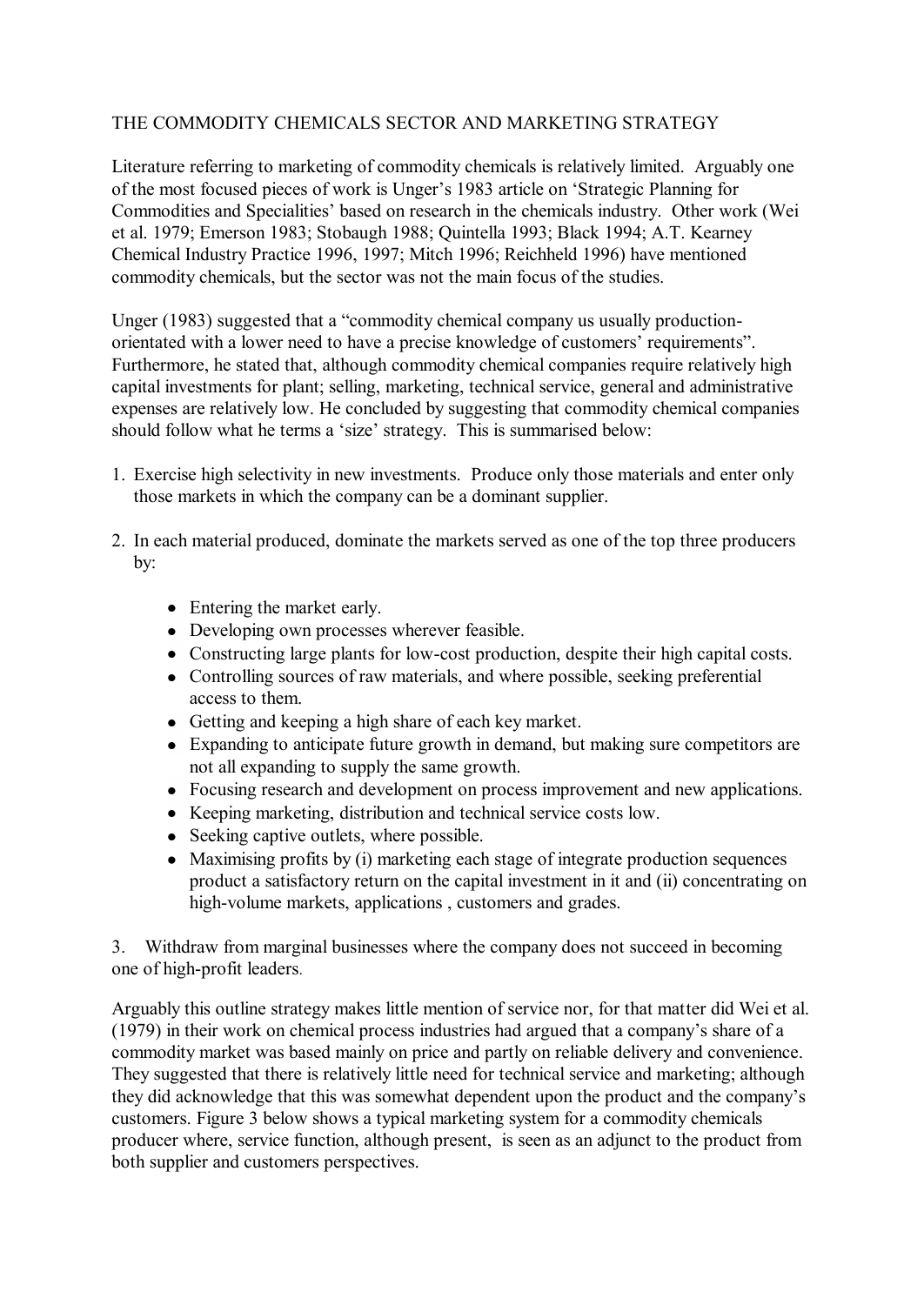### Figure 3 A Typical Marketing System Showing Product and Service Functions



## *Service as a differentiating factor*

The literature shows (Wei et al. 1979; Emerson 1983; Stobaugh 1988; Quintella 1993; Black 1994) that, in the commodity sector of the chemical industry, a company"s marketing is based mainly on price, where relatively little service is required and minimal marketing effort is needed, and the focus of effort is on production efficiency. In contrast, later work by the A.T. Kearney (1996) Chemical Industry Practice, Mitsch (1996) and Reichheld (1996) has suggested the need for building relationships and for a relationship approach in order to build sustainable competitive advantage. However it must be said these authors have not referred specifically to commodity chemical companies.

Mitch (1996) has suggested that a greater interdependency between customers and suppliers leads to a more effective means of doing business. He refers to the emergence of a customersupplier continuum and emphasises the need for customer loyalty and the achievement of supply chain excellence. Reichheld (1996) has argued that "building a business today requires that this old-fashioned virtue (referring to loyalty) be a part of a company"s relationships with its employees, investors, and of course its customers"

It can be argued that an important facet of such emerging relationships is the nature and extent of the service provision that effectively augments such fundamentally undifferentiable commodity products. However, in the literature to date, there appears to be no (or very little) previous research referring to the nature of marketing in commodity chemical companies, and hence the need for this particular study. However, Cespedes (1994), has discussed the changing requirements of the marketing function in the marketing of industrial products and the increasing need to focus on multi-functional account teams. Information flow, Cespedes (1994) argues, forms a key part of managing customer relationships.

Porter's generic strategies are still a valuable framework for those seeking a structure for their research (Dess and Miller 1993). His work had been extensively scrutinised both empirically and theoretically and reported in the work of Hambrick (1983); Dess and Davis (1982, 1984); and Dess and Miller (1993). Other empirical work outside of the United States in support Porter's generic strategies is reported by Ahmed (1991) and Morris and Pitt (1993). Although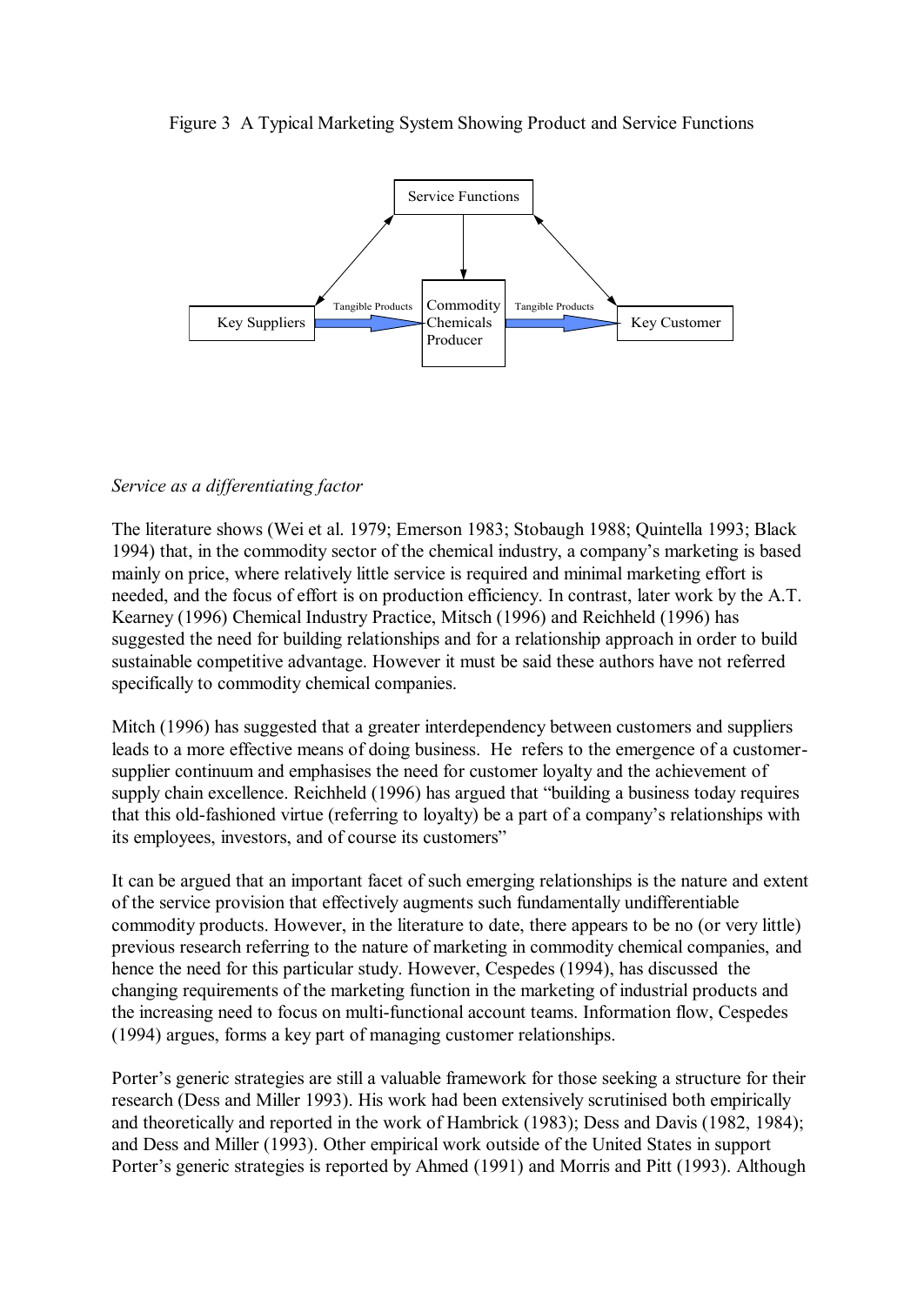Porter's model has seen many criticisms, it still remains a useful analytical tool (Speed 1991; Ghemewhat 1991) if the criticisms and refinements are understood and interpreted correctly. This point is reinforced by Dess and Miller (1993) who state that Porter"s work has its limitations, but then no single research effort can fully satisfy all possible criteria. They believe the limitations of Porter"s work do not constitute fatal flaws, but merely represent points that need adjustments and refinements.

Dess and Miller (1993) highlight the need for researchers to adapt Porter's work and take into account the criticisms and comments discussed earlier. The main criticisms and refinements that the research needs to be aware of have been discussed earlier. Firstly, the meaning of "low cost"; secondly the existence of combination strategies; thirdly the effect industry structure and the environment have on strategic choice; and finally the development of differential advantage. These criticisms and refinements need to be considered throughout this research from a methodological perspective and in the research design; right through to interpretation of research findings; and in the drawing of conclusions and recommendations.

According to Porter (1985) a firm following the differentiation strategy provides something unique that is valuable to buyers beyond simply offering a low price. This allows the firm to command a premium price (a price above the average price in the industry); to sell more of its product at a given price; or to gain equivalent benefits such as greater buyer loyalty during cyclical or seasonal downturns.

Unlike the cost leadership strategy, more than one firm can be a differentiator as long as each firm has a unique offering that is positively perceived by customers. For a differentiator to achieve superior performance, it must maintain a price premium that exceeds any added cost of being unique.

Behind Porter's (1985) differentiation strategy is the assumption that buyers will not pay for value that they do not perceive, no matter how real it may be. The belief is that the price premium a firm commands will reflect both the value actually delivered to its buyer and the extent to which the buyer perceives this value. Porter (1985) argued that "a firm that delivers only modest value but signals it more effectively may actually command a higher price than a firm that delivers higher value but signals it poorly". Porter (1985) suggested that a firm"s uniqueness in a value activity is determined by a series of basic drivers, analogous to the cost drivers highlighted earlier and identified several specifications that he believed a firm needs to follow when instigating a differentiation strategy.

#### RESEARCH METHODOLOGY

This paper is taken from a wider study concerning marketing strategies adopted by companies in the commodity sector of the chemical industry. A convergent methodology, multi-method and multi-trait described by Campbell and Fiske (1959), or what has been called triangulation by Webb et al (1966) formed the basis of the methodology for this research. The choice of this methodology allows the researcher to combine the use of quantitative and qualitative methods within the same study. Webb et al (1966) argue that such an approach leads to greater confidence in the findings than the outcomes from only one method allows. Jick (1979) believes that triangulation has vital strengths and encourages productive research. Yin (1994)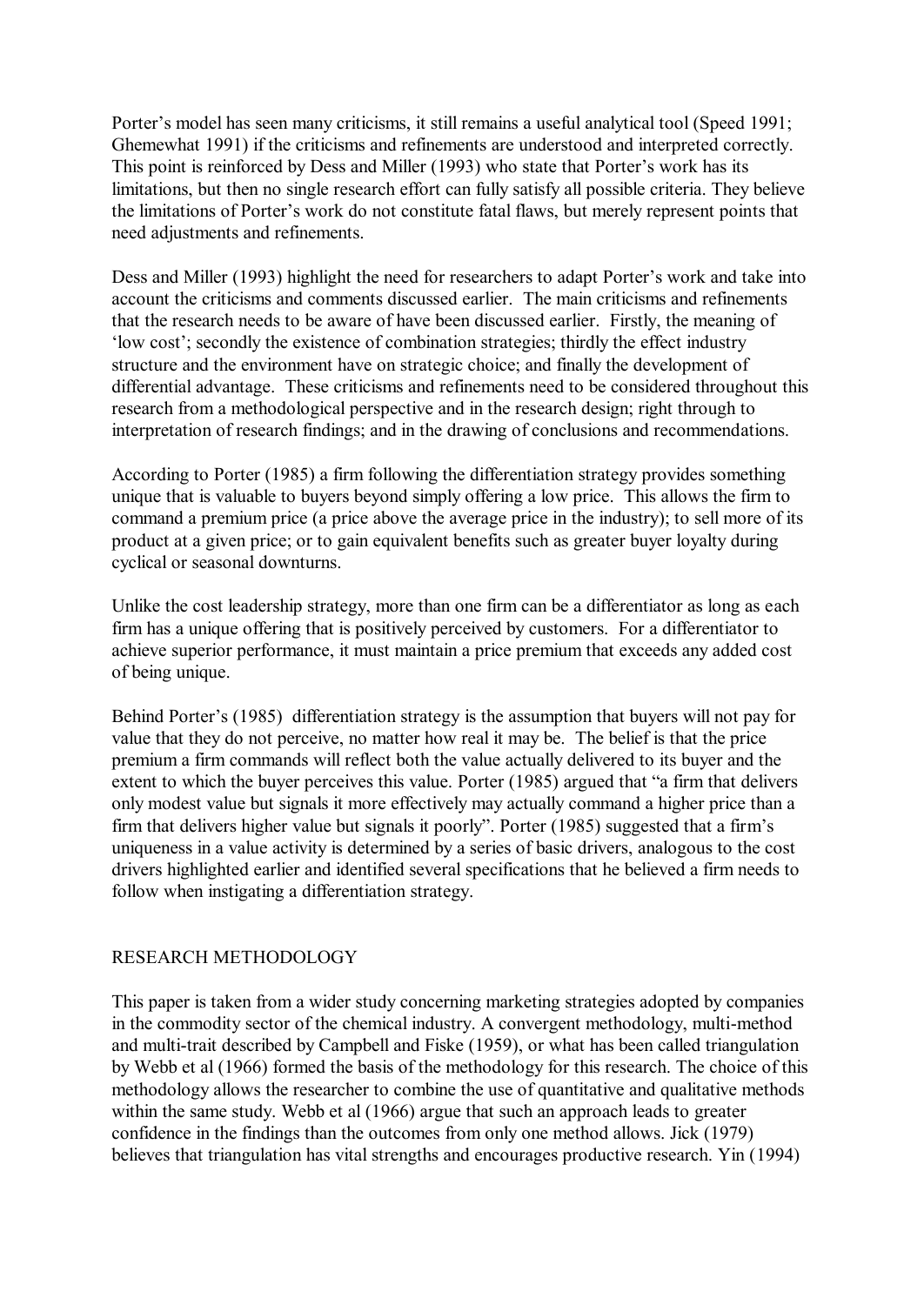supports this form of approach as a way of building up case studies that are rich in detail and from which further quantification work can be derived.

This part of the study used extensive in-depth interviews with three commodity chemical producers dealing with chlorine chemicals and their derivatives, acetyls and their derivatives and a producer of surfactants, chemicals widely used as a key ingredient in the manufacture of soaps, detergents and shampoos. The depth interviews were conducted over a period of nearly two years, with a number of key respondents in the three firms and linked the company with a number of its customers and suppliers. The depth studies were designed to map the nature of relationships that the focal company with its customers and suppliers and to show the nature of its evolving marketing strategies in this sector. The three companies that were studied are named Alpha, Beta and Gamma. These names protect the identity of the firms, with whom the researchers have confidentiality agreements. The case studies were conducted with senior members of the firms along with representative customers and a number of suppliers that the firms dealt with. Table 1 lists the personnel involved in the study and their job titles. It is not the aim of this paper to present in detail the findings of the study but rather to present an overview and to examine the paradigm shift that might be occurring in the nature of service relationships. The depth interview phase was based around relationship marketing theory and how commodity chemical companies have adopted such an approach to their business. (Robinson, Clarke-Hill and Clarkson 1999, Clarke-Hill, Robinson and Clarkson 1999)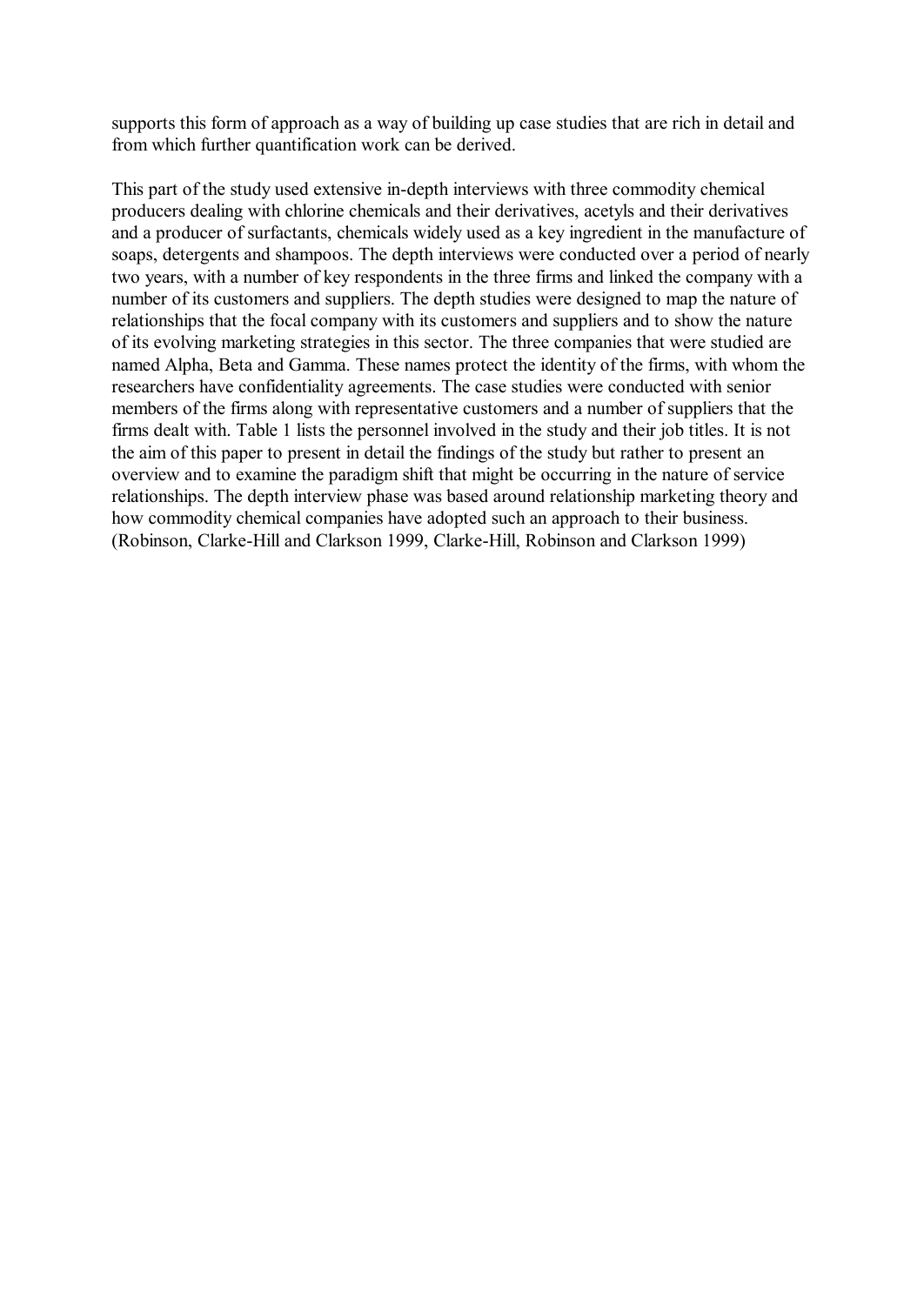| Company     | <b>Customer</b>                                                                                                                                                                    | <b>Supplier</b>                                                                                                              | <b>External</b>                                                                                                                                                | <b>Internal</b>                                                                                                           |
|-------------|------------------------------------------------------------------------------------------------------------------------------------------------------------------------------------|------------------------------------------------------------------------------------------------------------------------------|----------------------------------------------------------------------------------------------------------------------------------------------------------------|---------------------------------------------------------------------------------------------------------------------------|
| Alpha       | Sales Manager<br>Planning & Business<br>Development Manager<br>Customer Process<br><b>Improvement Manager</b><br>-Account Manager<br>-QA Manager<br>-Technical Services<br>Manager | <b>Buying Manager</b><br>General Manager<br>-Managing Director                                                               | Group Chief<br><b>Executive Officer</b><br>-Managing Director<br>-Regulatory Affairs<br>Manager<br>-Planning $\&$<br><b>Business</b><br>Development<br>Manager | -Group Chief<br><b>Executive Office</b><br>-Personnel Manager<br>-Functional<br>Managers                                  |
| <b>Beta</b> | -Account Manager<br>Site Manager<br><b>Managing Director</b><br>-UK Sales Co-ordinator<br>-R&D Manager                                                                             | <b>Purchasing Manager</b><br><b>Commercial Director</b><br>-Managing Director                                                | -Commercial<br>Director<br>-Managing Director<br>-Health and Safety<br>Manager                                                                                 | -Commercial<br>Director<br>-Managing Director<br>-Health and Safety<br>Manager<br>-Personal manager                       |
| Gamma       | -Technical Services<br>Manager<br>-Manufacturing<br>Manager<br>-Business Manager<br>-QA Manager<br><b>Regional Sales</b><br>Manager<br>-Product Manager                            | -Technical Services<br>Manager<br><b>Purchasing Manager</b><br>-Plant Engineering<br>Manager<br>-Plant Operations<br>Manager | -Managing Director<br>Visitors Centre<br>Manager                                                                                                               | -Technical Services<br>Manager<br>-Production<br>Manager<br>-Managing Director<br>-Business Manager<br>-Personnel Manager |

Table 1: Individuals Interviwed in the Research

A later stage of the research collected data through a postal survey to test the hypotheses developed from the case studies. The research question that this paper addresses is the extent to which there are "key" marketing industry attributes within the commodity sector of the chemical industry and the extent to which service is present as both a key factor and a means of differentiation.

Sixty-two commodity chemical companies returned useable responses, from a sample of one hundred and sixteen. Before the analysis was undertaken, exploratory data analysis was used to gain an initial "feel" of the data, while identifying possible input errors, missing values, rogue values, outliners and inappropriate responses. Secondly, confirmatory data analysis was undertaken to test the hypotheses, including the reliability and validity of the research data and instrument development. The possibility of non-response bias was explored by the comparison of the survey responses with those of the earlier stage of in-depth case analysis.

This survey analysis was conducted under certain assumptions regarding the interpretation of the research data. The analysis assumed that data collected from a 5-point Likert type scale, technically ordinal in nature, could be used in parametric tests. Lord (1953) suggested that parametric tests can also be applied to ordinal data, since tests apply to numbers and not to what those numbers signify. Easterby-Smith et al. (1991) argued that the results from ordinal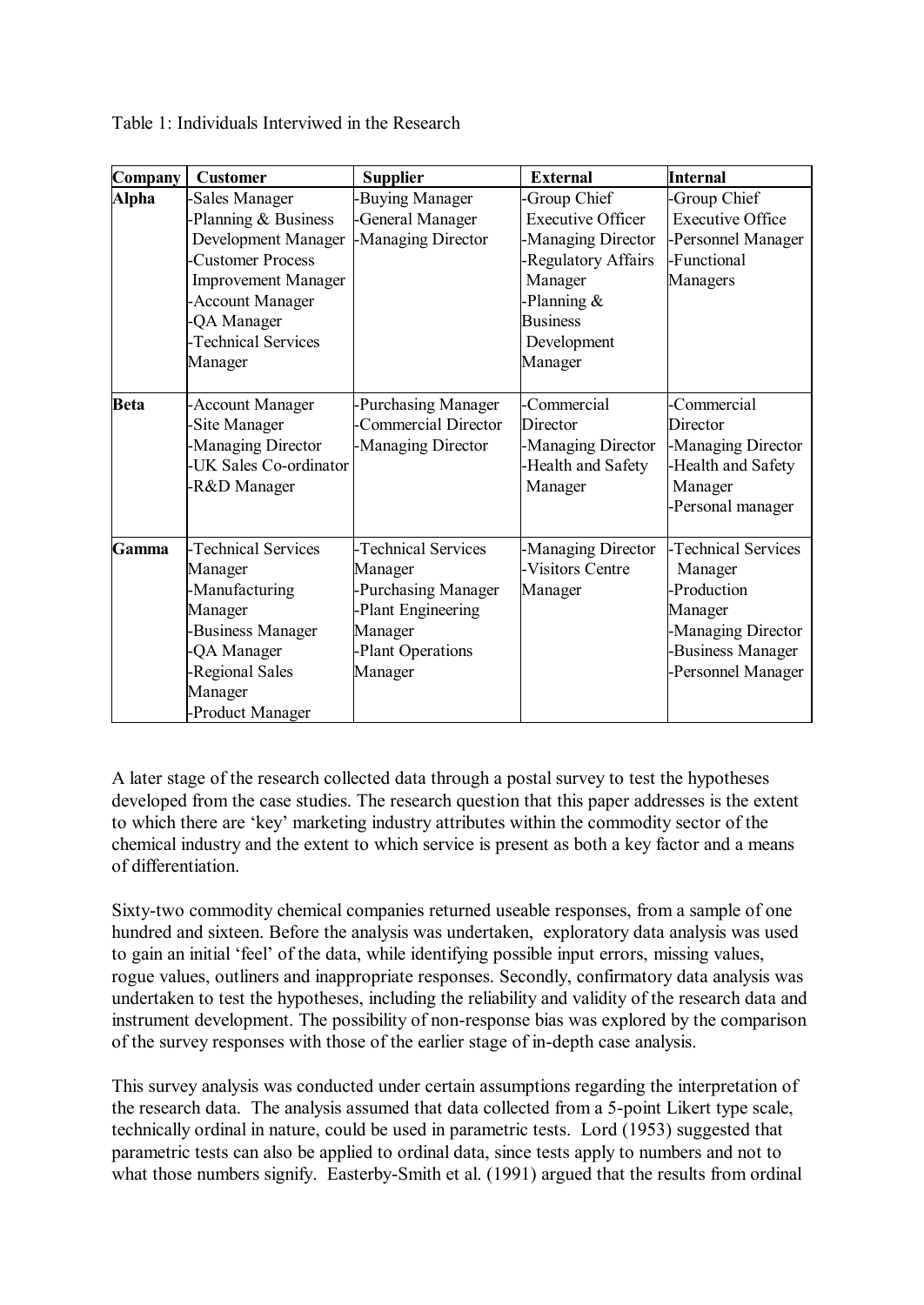data in parametric tests are often both accurate and useful. While Bryman and Cramer (1994) and Taylor (1995) have also suggested the use of ordinal data in parametric tests.

It was assumed that the population of the data need not be normally distributed nor of equal variances. Studies as early as the 1960"s (Boneau 1960; Games and Lucas 1966) have shown samples that are not normally distributed, nor of equal variances, do not differ greatly from those that are normally distributed and of equal variances.

Bryman and Cramer (1994) argued that parametric tests are *robust* and able to withstand violations, (i.e. ordinal data, not normally distributed or of equal variance), though they recommend the use of non-parametric tests with small samples (below fifteen). This view point is supported by Taylor (1995) who believes that parametric tests work reasonably well even if the requirements are not quite met, although recommending a higher minimum sample size of thirty. Nevertheless, the research's sixty-two usable responses is in excess of both Bryman and Cramer's (1994) and Talyor's (1995) recommended minimum sample sizes. Furthermore, only part of the data was not normally distributed or not of equal variances

## INDICATIVE FINDINGS

## *The In-depth Phase - Emerging Service Relationships*

The companies that formed part of the in-depth section of this study were seen to be practising relationship management techniques. The focal firm had extensive relationships with both suppliers and customers. In some cases, multi-functional teams were in place to look after key accounts. Techniques such as Just in Time, Quick Response and Electronic Data Interchange systems were commonplace. It can be seen that attempts were being made by the companies to use relationships as service attributes in their marketing strategy. See Figure 4 below.



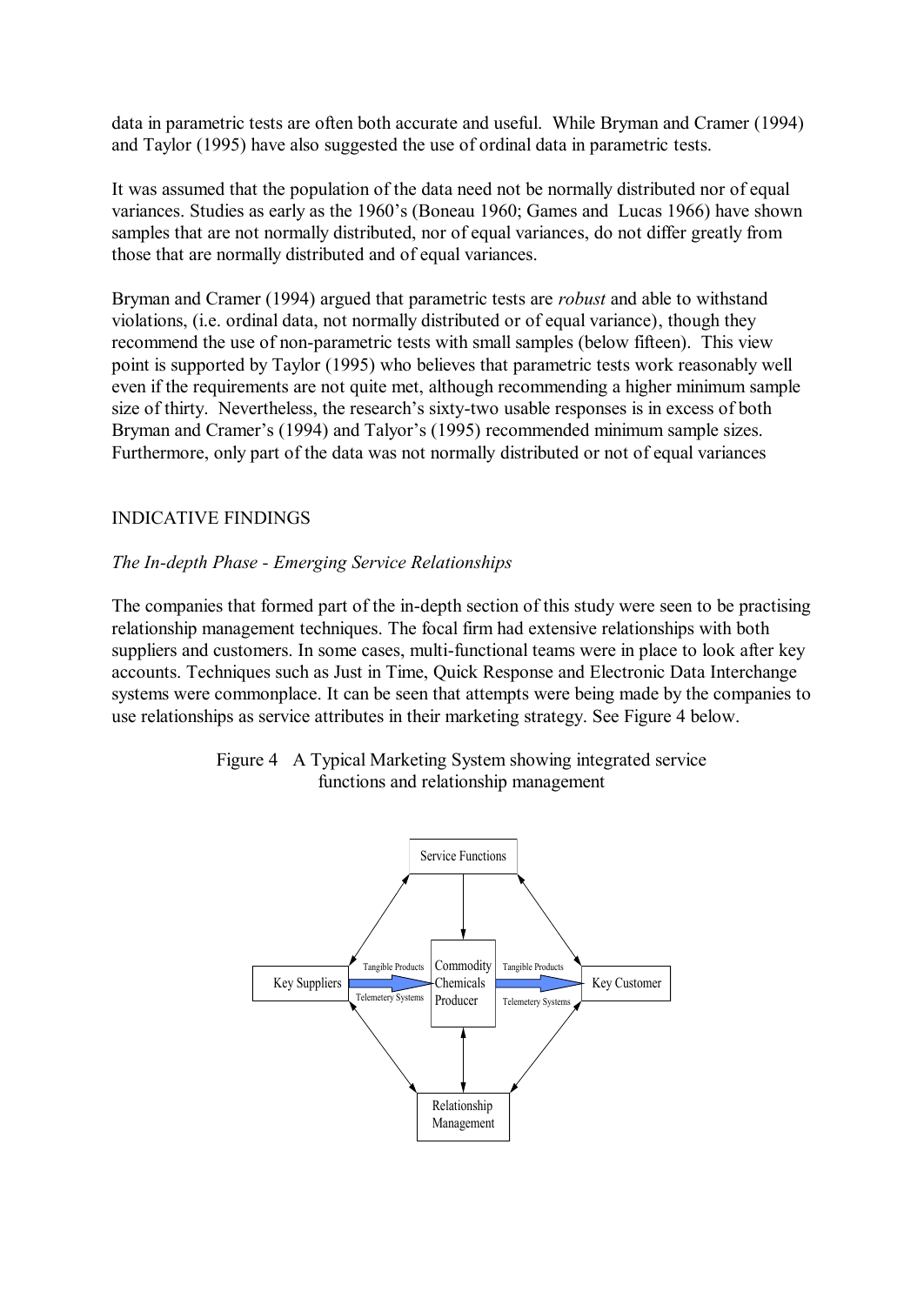### *The Survey Results*

One of the aims of the research project was to identify those business attributes that were perceived as important and the relationship of those attributes to perceived business performance. Table 2 below examines the mean rankings of series of attributes and highlights those (presented in upper case) that are of a services nature. Highlighted in bold are those attributes that are significant at the 5% level whist those suffixed by \* are those attributes that are perceived as "key".

The table points out eight service attributes with the attribute "regular contact with customers" as the one that is significant at the 5% level. Such an attribute is at the very heart of marketing in general and relationship marketing in particular. It can also be argued that service levels can only realistically be developed in the context of frequent customer contact on the grounds that it is somewhat inconceivable that a strong service relationship could be developed without such levels of contact.

To supplement the quantitative data in Table 2, some quotations from respondents in the depth interview stage of the study as well as company documentation are be presented below:

"Alpha seek standards of quality and service which our customers regard as being consistently better than those of competitors" (Alpha 1996).

"Beta's focus is on efficiency and customer service... the key to business success is the way we work with our customers." (Beta 1997).

"All staff will work toward satisfying our customers. We will aim to be our customers" preferred supplier" (Gamma 1996).

Such quotations reinforce the perceived importance of service in the strategy and operational activities of the three case histories examined in the research.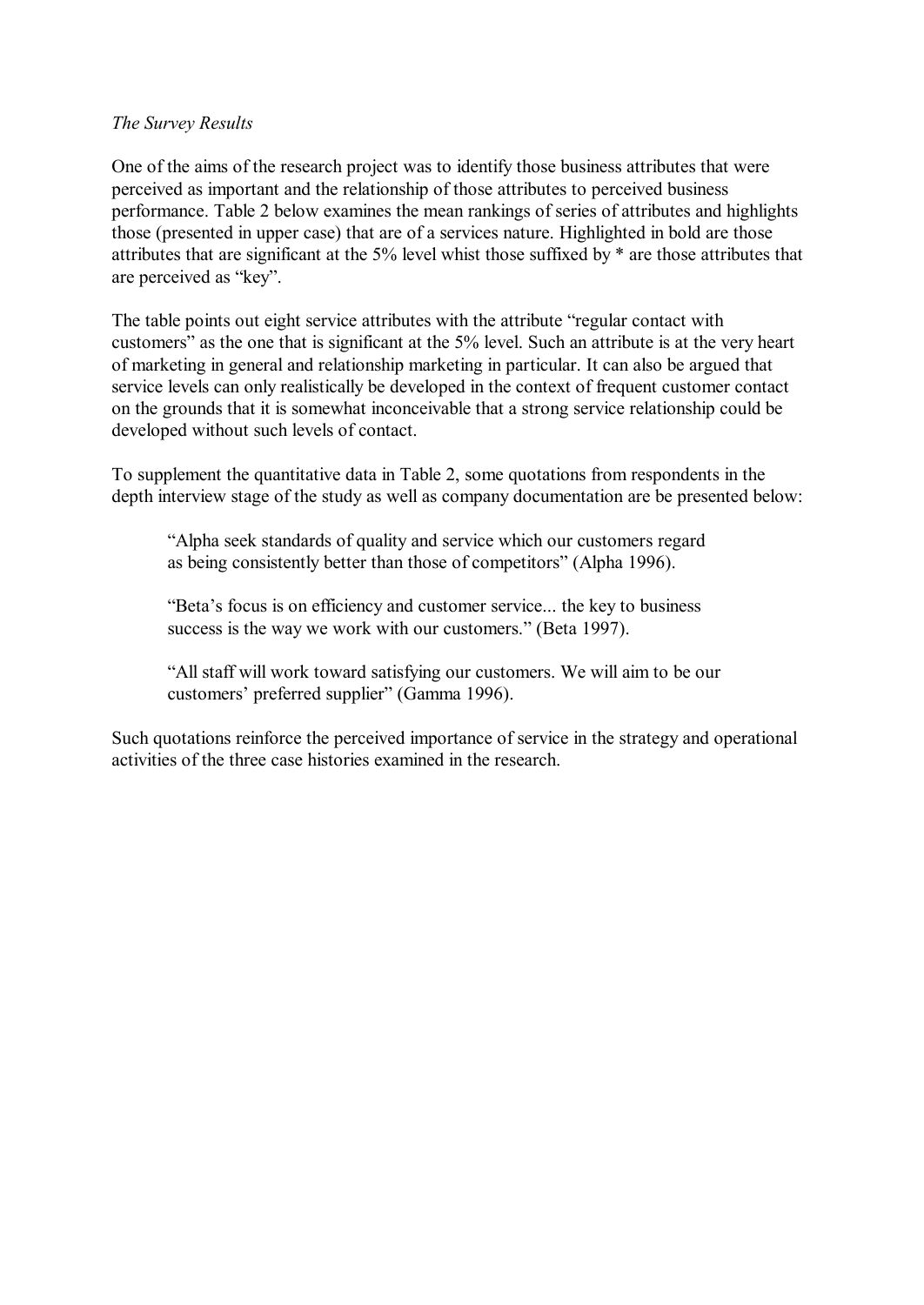| <b>Attribute</b>                         |      | Rank           | <b>Correlation Coefficient</b> |              |                |
|------------------------------------------|------|----------------|--------------------------------|--------------|----------------|
|                                          |      |                | with business                  | Significance | Rank           |
|                                          | Mean |                | performance mean               |              |                |
| Product quality*                         | 4.82 | $\mathbf{1}$   | .3419                          | $P = .007$   | 5              |
| <b>DELIVERIES ON TIME</b>                | 4.81 | $\overline{2}$ | .2062                          | $P = .111$   | 20             |
| Understanding customer needs*            | 4.66 | 3              | .2649                          | $P = .039$   | 16             |
| Continuity of supply                     | 4.63 | $\overline{4}$ | .0147                          | $P = .911$   | 33             |
| Reputation*                              | 4.56 | 5              | .3083                          | $P = .016$   | $\,8\,$        |
| Accuracy of orders*                      | 4.55 | $=6$           | .2788                          | $P = .030$   | 13             |
| Complaints handling procedures           | 4.55 | $=6$           | .0526                          | $P = .687$   | 30             |
| Health, safety and environmental doc.    | 4.46 | $\,8\,$        | .1255                          | $P = .335$   | 29             |
| Track record with customer               | 4.45 | 9              | .2016                          | $P = .119$   | 23             |
| Health, safety and environmental record  | 4.44 | 10             | .0473                          | $P = .717$   | 32             |
| <b>REGULAR CONTACT WITH</b>              | 4.42 | $=11$          | .4337                          | $P = .000$   | 1              |
| <b>CUSTOMER</b>                          |      |                |                                |              |                |
| <b>Cleanliness of tankers</b>            | 4.42 | $=11$          | .2747                          | $P = .042$   | 14             |
| <b>EMERGENCY RESPONSE A&amp;P</b>        | 4.40 | 13             | .3162                          | $P = .014$   | $\overline{7}$ |
| Working together                         | 4.32 | 14             | .2336                          | $P = .070$   | $=17$          |
| <b>Quality control procedures</b>        | 4.29 | $=15$          | .3004                          | $P = .019$   | $=9$           |
| <b>TECHNICAL SERVICE AND</b>             | 4.29 | $=15$          | .2037                          | $P = .115$   | $=21$          |
| <b>ASSISTANCE</b>                        |      |                |                                |              |                |
| Forewarning of supply problems           | 4.21 | 17             | .2813                          | $P = .028$   | 12             |
| Flexibility of lead times & dev. dates   | 4.18 | 18             | .1883                          | $P = .146$   | 25             |
| Price competitiveness                    | 4.15 | 19             | .1607                          | $P = .216$   | 26             |
| <b>TECHNICAL INFORMATION</b>             | 4.13 | 20             | .2682                          | $P = .037$   | 15             |
| <b>Invoicing system</b>                  | 4.11 | 21             | .3536                          | $P = .006$   | $\overline{4}$ |
| <b>Authority of sales contact</b>        | 4.05 | $=22$          | .3028                          | $P = .019$   | $=9$           |
| Product range                            | 4.05 | $=22$          | .2110                          | $P = .103$   | 19             |
| <b>ORDER HANDLING PROCEDURES</b>         | 4.00 | 24             | .3847                          | $P = .002$   | $\overline{2}$ |
| Speed of response to a change in market  | 3.98 | 25             | .3711                          | $P = .003$   | $\overline{3}$ |
| <b>CREDIT TERMS</b>                      | 3.95 | 26             | .2336                          | $P = .070$   | $=17$          |
| Communication of market trends           | 3.77 | $=27$          | .1296                          | $P = .320$   | 28             |
| Flexibility of price negotiations        | 3.77 | $=27$          | .0496                          | $P = .704$   | 31             |
| JIT DELIVERY PROCEDURES                  | 3.68 | 29             | .1449                          | $P = .265$   | 27             |
| Frequency of sales representatives visit | 3.67 | $=30$          | .2059                          | $P = .115$   | $=21$          |
| Partnerships                             | 3.67 | $=30$          | .2007                          | $P = .124$   | 24             |
| <b>Joint investments</b>                 |      | 32             | .3013                          | $P = .019$   | $=9$           |
| <b>Proximity of production</b>           | 3.10 | 33             | .3286                          | $P = .010$   | 6              |
| Size of supplier                         | 3.00 | 34             | $-.0184$                       | $P = .890$   | 34             |

Table 2 Mean Rankings of Attributes and Correlations with Business Performance

*Note: Bold indicates significant at the 5% level. \* indicates 'key' attribute. UPPER CASE = service attributes*

#### **CONCLUSIONS**

A number of conclusions can be drawn from the study that relate to the marketing of commodity products. The relevant conclusions are listed below:

Historical cost leadership strategies put little emphasis on service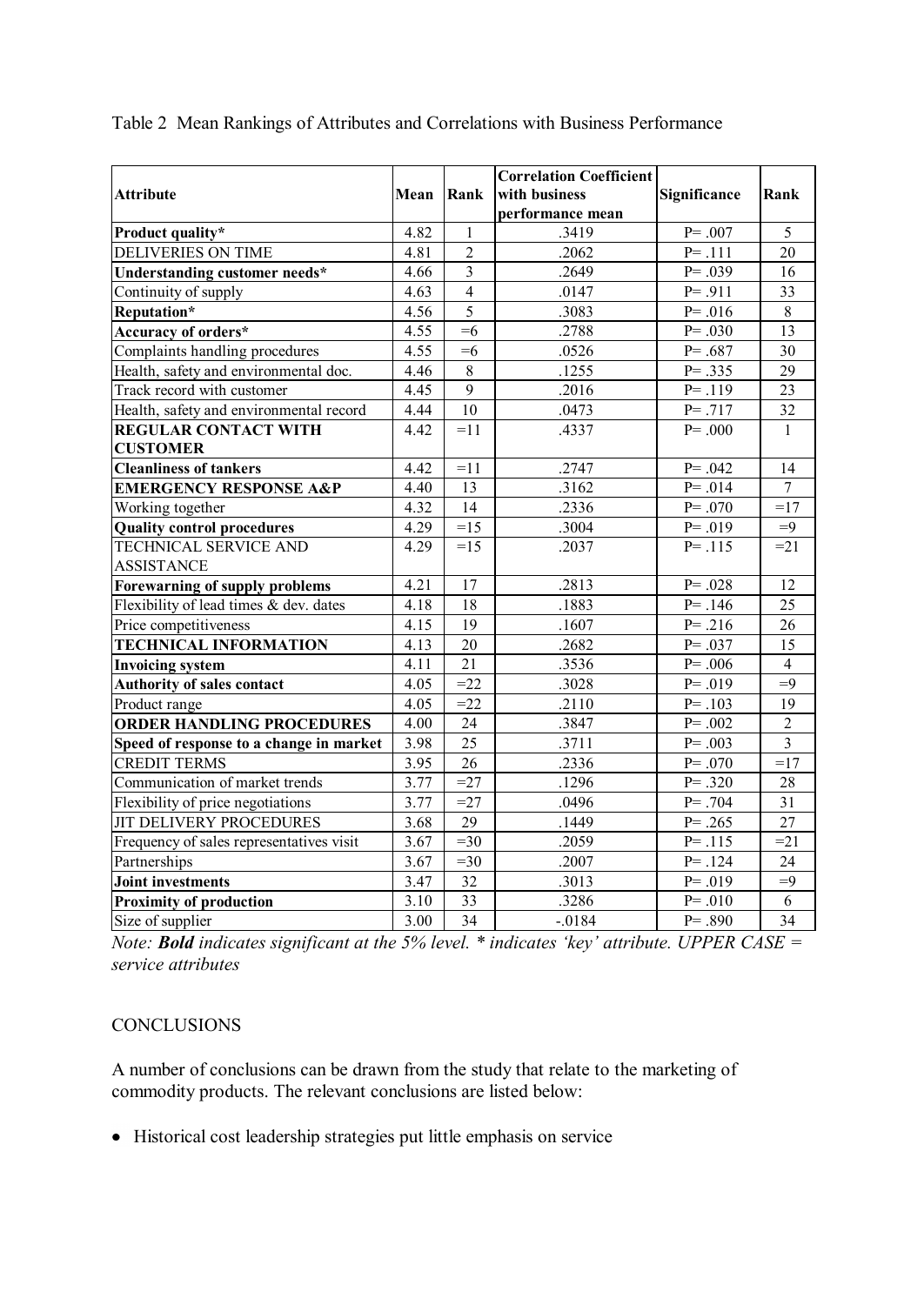- The key service attributes were found to be (in rank order of importance):
	- 1. Regular contact with customers
	- 2. Order handling procedures
	- 3. Emergency response to accident and prevention
	- 4. Technical information
	- 5. Delivery on time
	- 6. Credit terms
	- 7. Technical service and assistance
	- 8. JIT delivery procedures
- Although the above points suggest a series of discrete factors, within a relationship marketing approach, these factors are inextricably linked. The eight key factors can, however, be grouped into three sub categories, namely:
- Category A relationship communication and management focused, consisting of; regular contact with customers, technical information, technical service and assistance, emergency response to accident and prevention.

Category B - relationship logistics focused, consisting of; order handling procedures delivery on time, JIT delivery procedures.

Category C - cost focused, consisting of; credit terms.

- This suggests that the key service attributes are intrinsically relationship orientated. The exception being the Category C variable that is clearly a simple facet of a cost-based strategy. his was clearly corroborated by respondents in depth interviews who identified relationships and service attributes as being important to the marketing strategy of commodity chemical companies.
- Service is arguably the one and only differentiator in the commodity chemical sector and evidence from the depth interviews and survey suggests that firms have recognised the value of service in their augmented product offering.
- Thus it could be argued that the firms that have been studied in this sector have used service and relationship building as a means of reducing transaction costs, and to improve transaction values to both themselves and their customers using Category B variables and in some cases by incorporating supplier production systems seamlessly with that of the customer. This strategic behaviour reinforces the view that firms in commodity chemicals are using a service differentiation route to pursue what is ultimately a cost leadership strategy. This is more like what Dess and Miller (1993) describe as a hybrid strategy.
- An alternative explanation of the firms' strategy could be that they are attempting to use service as a differentiator to overcome a price dominated "commodity trap". This they achieve by adding value to the core product attributes (over which they have little or no control) through augmentation by relationship led service elements. This may provide those firms with the possibility of a firm determined competitive advantage.
- The findings from both depth interview and the quantitative survey suggest that firms in the sector are beginning to perceive that their marketing involves increasing elements of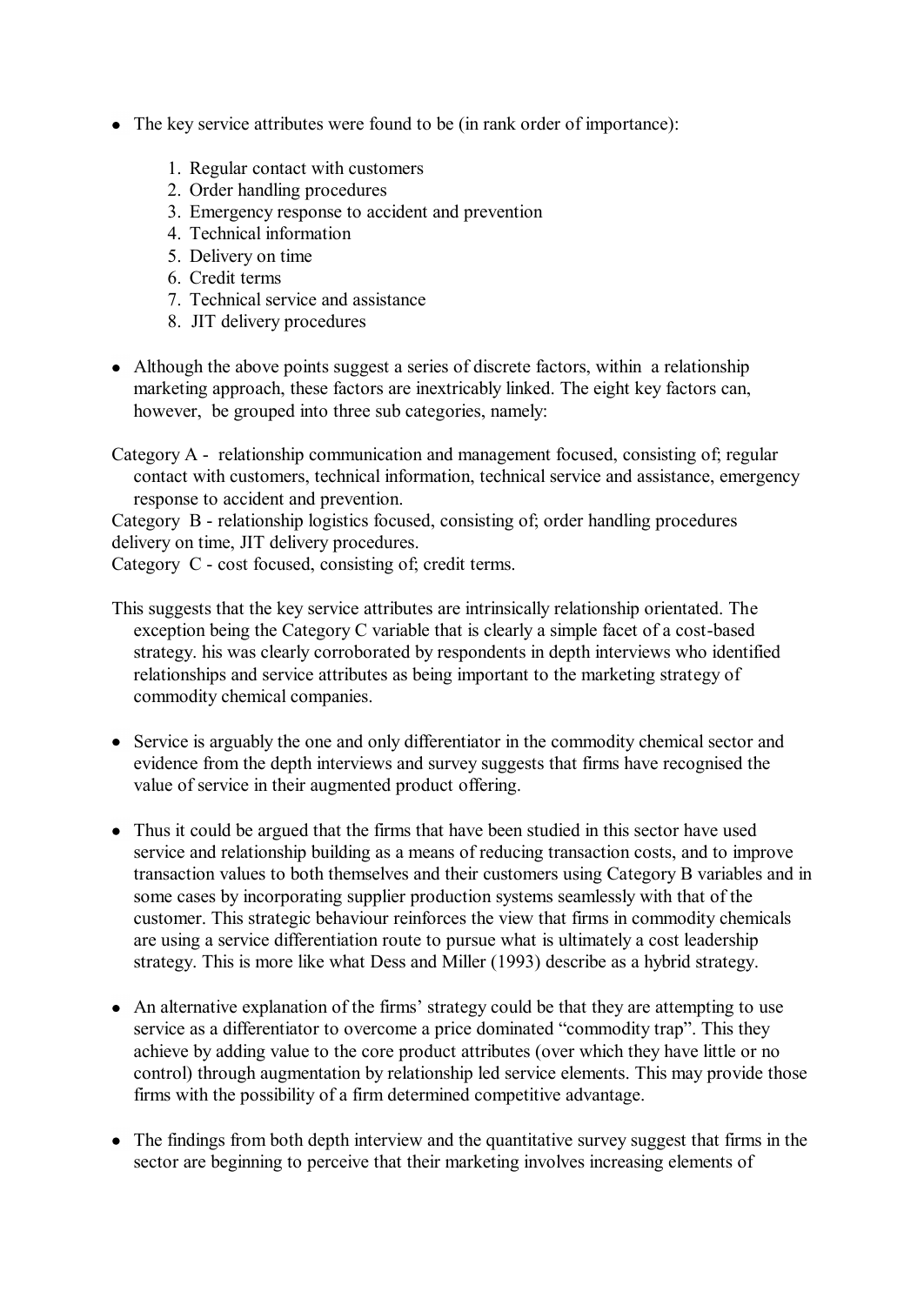service. It could therefore be suggested that commodities are no longer anchored at the tangible dominant end of the services continuum but are more appropriately positioned either in the middle ground or even towards the service-dominant end of the continuum. This reinforces Levitt's (1972) proposition that "we are all in the service business".

## IMPLICATIONS FOR MARKETING STRATEGY

The implications of the above for the firms in the sector are that, if they wish to break out of the "commodity trap" of blind allegiance to cost leadership as the generic strategy, then firms must seek methods of differentiation. The nature of the products and their very definition as "commodities" suggest that this is not possible by manipulating the core product attributes. One cannot differentiate oxygen by giving it a smell or differentiate sulphuric acid by giving it a taste!!!. Such manipulation must be conducted in the augmented product attributes with service in the forefront. The service attributes examined in this paper are by no means the definitive list but at least might provide a starting point for further service strategy development in commodity markets.

Where relationship management at both the supplier and customer end of the value chain occur and there is a blurring of boundaries between tangible products and services, this suggests a servitised system is in place. This is illustrated in Figure 5 below.



Figure 5 An Integrated or Servitised System of Value and Relationships

Commodity chemical firms have responded to the concept of servitisation in a variety of ways. Most notably through relationship building and reducing distance between the parties. This distance has both attitudinal and a physical dimensions. For example, one of the firms studied has linked its own production process with that of its customer by the use of continuous flow pipelines to the extent that both parties were effectively physically inseparable. Another firm studied used remote telemetry to monitor storage tank volumes at their customer"s premises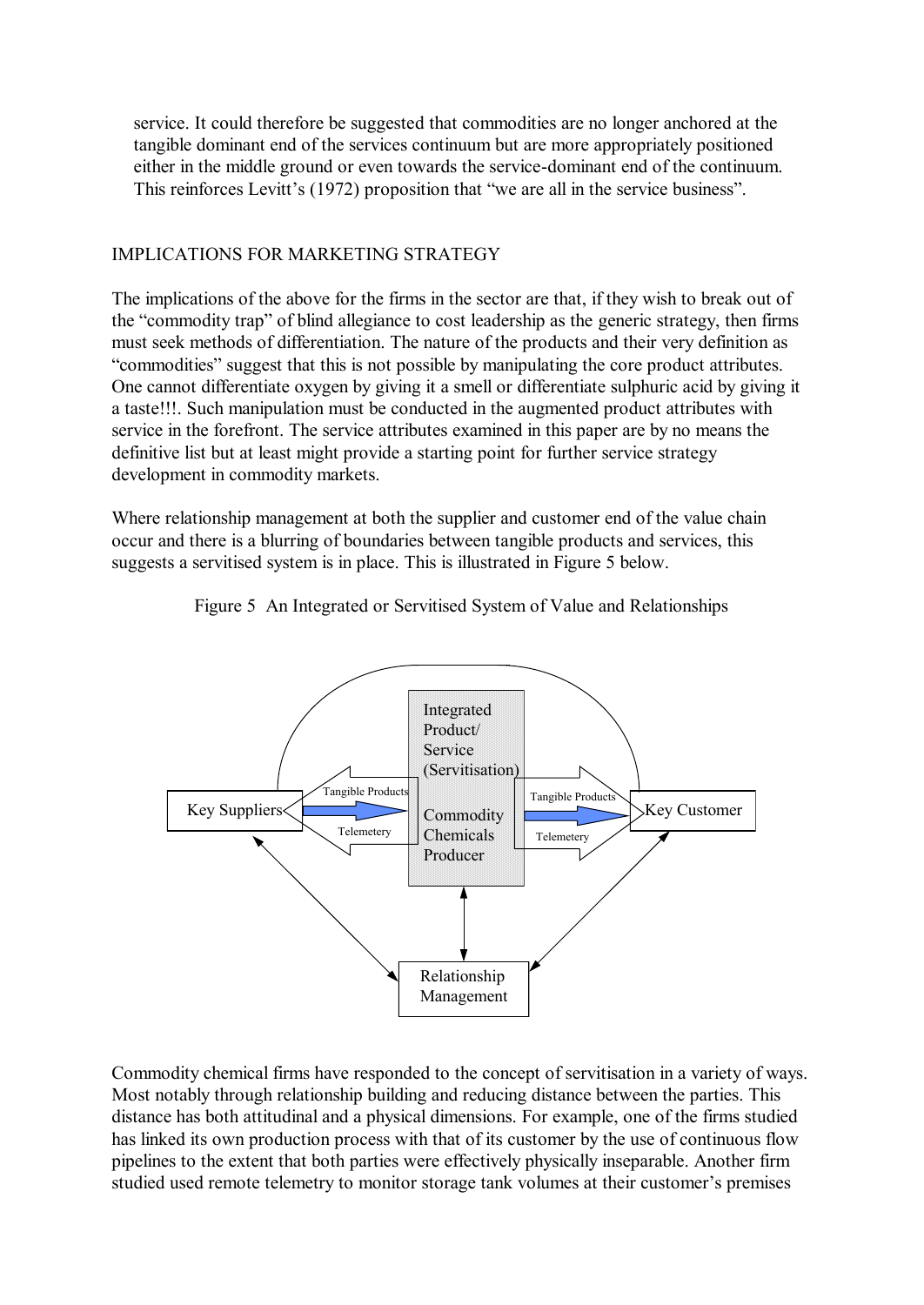and adjusted flows into the plant accordingly. Another firm operated very short lead times on a JIT and EDI based logistical relationship in order to guarantee delivery patterns. All of this suggests that one of the key tenets of services marketing - the inseparability of production and consumption is equally valid at the commodity end of the continuum. However, such telemetry relationships have been found only with "key" customers rather than being the norm for all customers as might be the case in a "true" service company.

Does the present state of theory explain what is happening in the commodity sector? The authors would argue that services marketing theory is too pre-occupied with sectors where product and service differentiation are easily achieved. The challenge is to develop insights into non-differentiated markets where the service marketing issues for the producer are greatest. Future work should concentrate, initially on, the replication of this work in other industrial sectors characterised by commodity products and secondly to extend the use of the service marketing theory to industrial products.

## REFERENCES

A. T. Kearney Chemical Industry Practice, 1996, Industry at a Crossroad: A Perspective. h*ttp://www.atkearney.com.*

A. T. Kearney Chemical Industry Practice, 1997, Challenging Chemical Companies to Change for Success. *Http://www.atkearney.com.*

Ahmed, P. K., 1991, Strategy, Structure and Performance in the UK Textiles and Engineering Industries. M. Phil Thesis, University of Huddersfield.

Alpha, 1996, Interview with the Sales Manager and the Planning and Business Development Manager at Alpha, 8th March.

Berry, L. L., 1980, Services Marketing is Different, *Business*, May-June, pp. 24-29

Beta, 1997, Special Report in European Chemical News.

Black, S., 1994, The Sulphur, Phosphorous, Nitrogen and Chlo-alkali Industries *in The Chemical Industry* edited by Heaton, A. Blackie Academic & Professional, London.

Boneau, C., 1960, The Effects of Violations of Assumption Underlying the *t* Test. *Psychological Bulletin,* Vol. 57, pp. 49-64.

Bryman, A. and D. Cramer, 1994, *Quantitative Data Analysis for Social Scientists*. Routledge.

Campbell, D. T. and D.W. Fiske, 1959, Convergent and Discriminate Validation of the Multitrait-multimethod Matrix. *Psychological Bulletin*, Vol. 56 No. 2, pp. 81-105.

Cespedes, F. V., 1994, Industrial Marketing: Managing New Requirements, *Sloan Management Review*, Spring, pp. 45-60.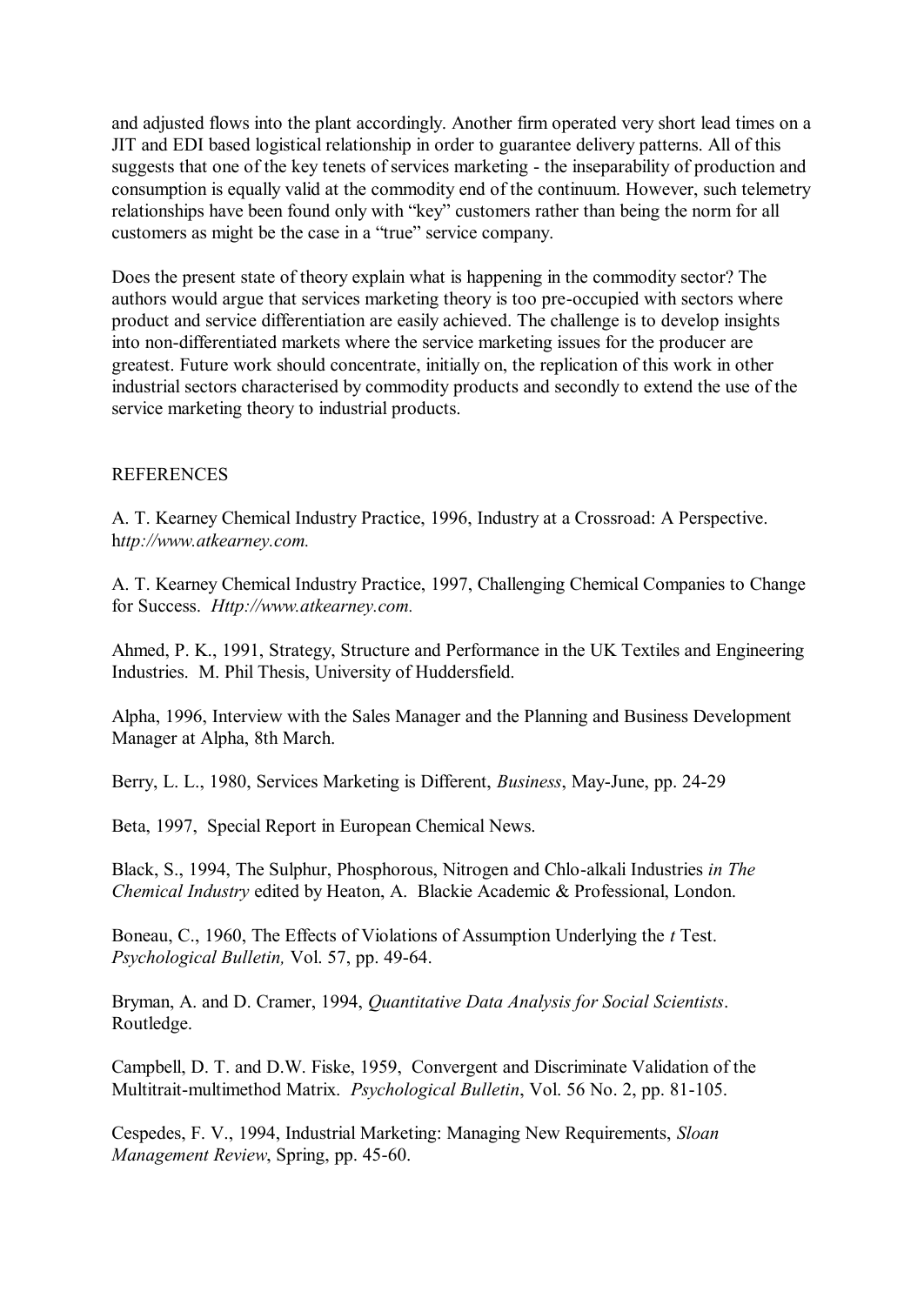Clarke-Hill, C. M., T. M. Robinson and R. M. Clarkson, 1999, Service Strategy in Commodity Chemicals - Markets to Hierarchies: Escaping the Commodity Trap, *International Journal of Customer Relationship Management*, Vol. 2, no. 3, pp. 243-257.

Dess, G. G. and P.S. Davis, 1982, An Empirical Examinations of Porter's Generic Strategy. *National Academy of Management Proceedings,* August, pp. 7-11.

Dess, G. G. and P.S.Davis, 1984, Porter's (1980) Generic Strategies as Determinates of Strategic Group Membership and Organisational Performance. *Academy of Management Journal*, Vol. 27, pp. 467-488.

Dess, D. D. and A. Miller, 1993, Assessing Porter's (1980) Model in Terms of it's Generalizability, Accuracy and Simplicity, *Journal of Management Studies*, Vol. 30 No.4 pp. 553.

Easterby-Smith, M., R. Thorpe and A. Lowe, A., 1991, *Management Research: An Introduction.* Sage, London.

Emerson, W. S., 1983, *Guide to the Chemical Industry*. John Wiley, New York.

Games, P. and P. Lucas, 1966, Power of the Analysis of Variance of Independent Groups on Non-normally and Normally Transformed Data. *Educational and Psychological Measurement*, Vol. 26, pp.311-27.

Gamma, 1996, Strategy Document.

Ghemewhat, P. (1991) *To Find Commitment: The Dynamics of Strategy*. The Free Press, New York.

Hambrick, D.C., 1983, Some Tests of the Effectiveness and Functional Attributes of Miles and Snow"s Strategic Types. *Academy of Management Journal*, Vol. 26, pp. 5-26.

Jick, T.D., 1979, Mixing Qualitative and Quantitative Methods: Triangulation in Action, *Administrative Science Quarterly*, Vol. 24, Dec, pp. 602-611.

Levitt, T., 1969, *The Marketing Mode*, McGraw-Hill, New York.

Levitt, T., 1972, Production Line Approach to Service, *Harvard Business Review,*  September-October, pp. 41-42.

Lord, F.M., 1953, On the Statistical Treatment of Football Numbers. *American Psychologist*, Vol. 8, pp. 750-1.

Mitsch, R.A., 1996, The Emerging Customer-supplier Continuum. *Chemistry & Industry,* December 2<sup>nd</sup>.

Morris, H. and L. F. Pitt, 1993, Do Strategy Frameworks Apply in the United States and Abroad? *Industrial Marketing Management,* Vol. 22, pp. 215-221.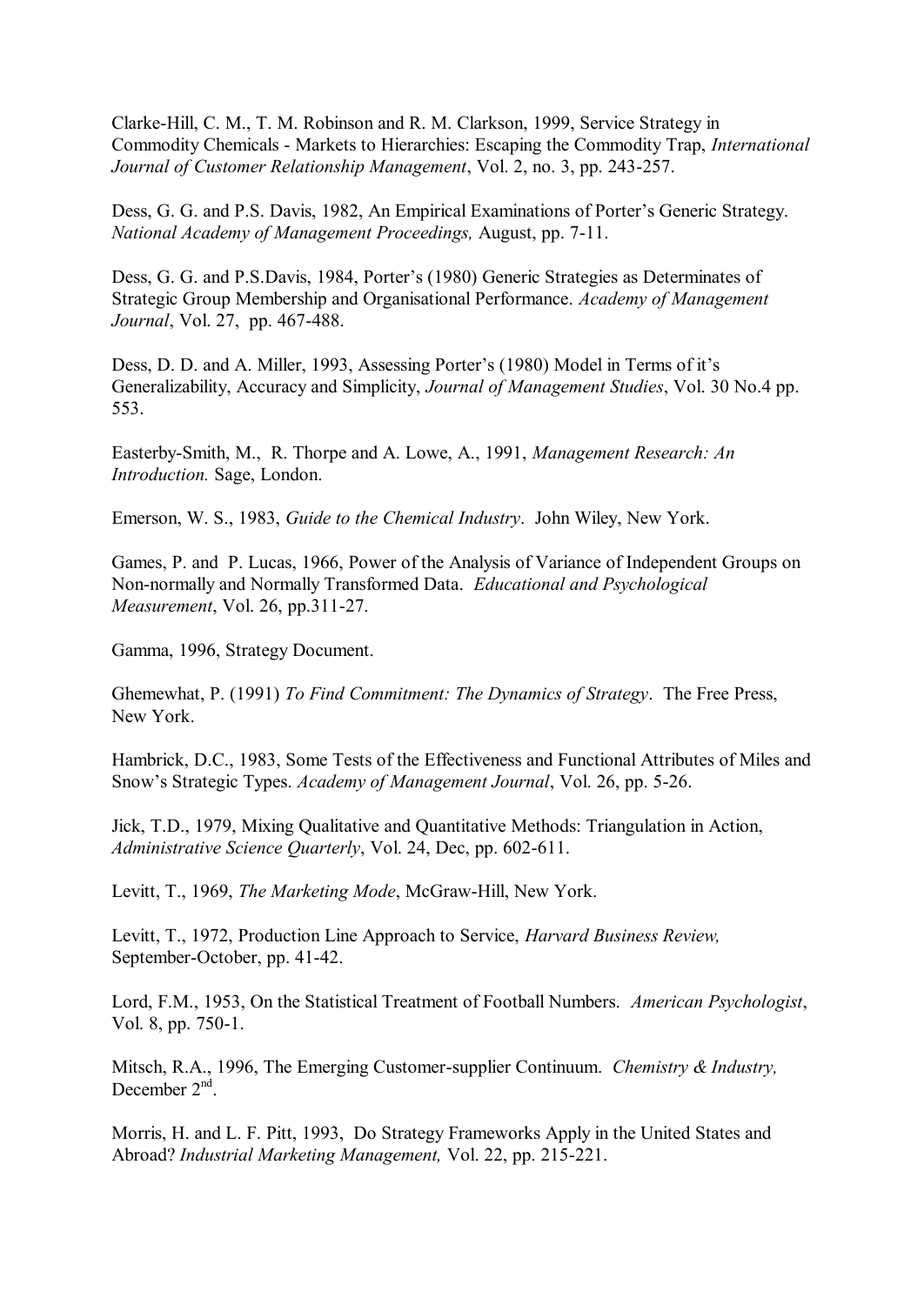Popper, E. T. and B. D.Buskirk, 1992, Technology Life Cycles in Industrial Markets; *Industrial Marketing Management,* Vol. 21, pp. 23-31.

Porter, M. E., 1985, *Competitive Advantage*, The Free Press, New York.

Quinn, J. D., T. L. Doorley, and P. C. Paquette, 1990, Beyond Products: Service Based Strategy, *Harvard Business Review,* March/April, pp. 58-68.

Quintella, R. H., 1993, *The Strategic Management of Technology: In the Chemicals and Petrochemicals industries.* Pinter, London.

Rangan, V. K. and G. T. Bowman, 1992, Beating the Commodity Magnet. *Industrial Marketing Management*, Vol. 21 pp. 215-225.

Reichheld, F. F, 1996, The Quest for Loyalty. *Chemtech,* Vol. 26. No. 12 pp.14-18. This article was adapted from the introduction to *The Quest for Loyalty: Creating Value Through Partnership*, edited by Reicheld and published by Harvard Business School Press: Cambridge, MA 1996.

Robinson, T. M., C. M. Clarke-Hill and Richard Clarkson, Relationship Marketing and Business Strategy: A Case Study in the Commodity Chemicals Sector, *International Journal of Customer Relationship Management*, Spring 1999, Vol. 1, no. 3, pp 235-248

Shostack, G. L., 1977, Breaking Free from Product Marketing, *Journal of Marketing*, Vol.41, no.2, pp. 73-80.

Sinclair, S. A. and K. E. Seward, 1988, Effectiveness of Branding a Commodity Product. *Industrial Marketing Management,* Vol. 17 pp. 23-33.

Speed, R. J., 1989, Oh Mr Porter ! An Re-Appraisal of Competitive Strategy. *Marketing*, *Intelligence and Planning*, Vol. 7, No. 5/6 pp. 8-11.

Stobaugh, R., 1988, *Innovation and Competition: The Global Management of Petrochemical Products.* Harvard Business School Press, Boston.

Taylor, S., 1995, *Statistical Analysis of Research Data*. School of Human and Health Sciences, University of Huddersfield.

Unger, L., 1983, Strategic Planning for Commodities and Specialities, *Long Range Planning*, Vol. 16, No. 4, pp. 12-20.

Van Looy, B., R. Van Dierdonck, and P. Gemmel, 1998, *Services Management: An Integrated Approach,* Financial Times Pitman, London.

Vandermerwe, S. and J. Rada, 1988, Servitisation of Businesses: Adding Value by Adding Service, *European Management Journal,* Vol. 6, no. 4, pp. 314-324.

Webb, E. J., D. T. Cambell, R.D. Schwartz, and L. Sechrest, 1966, *Unobtrusive Measures - Nonreactive Research in the Social Sciences*, and McNally and Company, Chicago